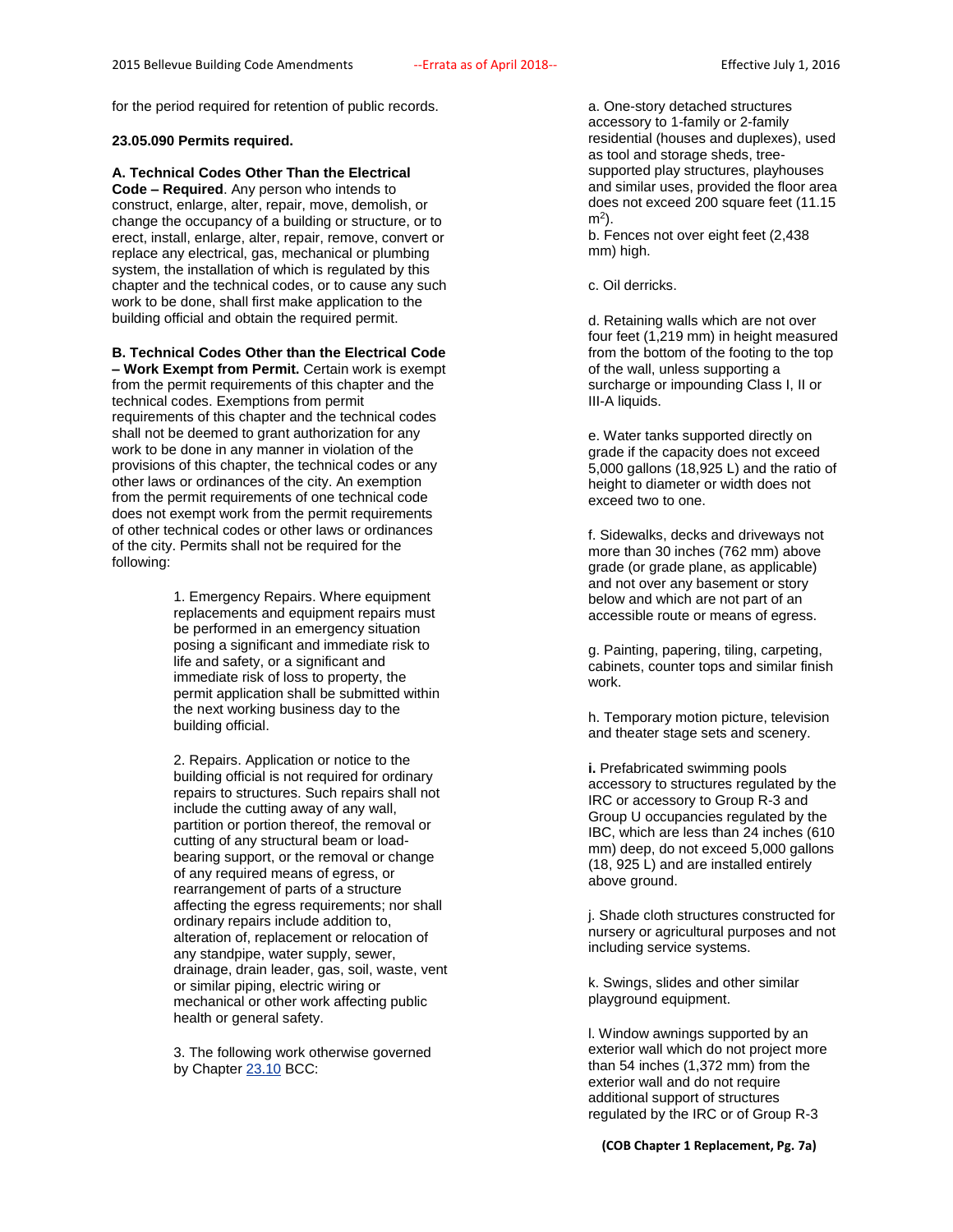and Group U occupancies regulated by the IBC.

m. Movable cases, counters and partitions not over five feet, nine inches (1,753 mm) in height.

n. Work primarily within public right-ofway.

o. Towers and poles owned by public utilities, including associated public and private equipment attached to such towers and poles. Note: Communication towers owned by private companies, and any equipment associated with such towers are not exempt.

p. Replacement of nonstructural siding on IRC structures except for stucco, and brick or stone veneer greater than four feet above grade plane. q. In-kind (same size) window replacement for structures where no alteration of structural members is required.

r. Single-story construction job shacks that are placed on a permitted job site during construction. Job shacks shall be removed upon final approval of construction, or may be required to be removed if the permit expires or is suspended or cancelled. A construction job shack is a portable structure for which the primary purpose is to house equipment and supplies, and which may serve as a temporary office during construction for the purposes of the construction activity.

s. Replacement of residential and commercial roofing.

t. Photovoltaic (PV) panels meeting all of the following criteria:

- 1. PV system is designed and proposed for a detached single family house.
- 2. PV system is designed for the rooftop of a house in compliance with applicable codes.
- 3. The mounting system is engineered and designed for PV.
- 4. The rooftop is made from lightweight material such as shingles.
- 5. PV system has an approved and issued electrical permit.
- 6. To address uplift, panels are mounted no higher than 18" above

 the surface of the roofing to which they are affixed, and except for flat roofs, no portion of the system may exceed the highest point of the roof.

7. Total dead load of panels, supports, mountings, raceways and all other appurtenances weigh no more than:

 $\Box$  Three and one-half (3.5) pounds per square foot (PSF); or  $\Box$  Four and one-half (4.5) pounds per square foot for frameless panels on a roof with a slope of at least three (3) vertical in twelve (12) horizontal; or

 $\Box$  Five (5.0) pounds per square foot for frameless panels on a roof with a slope of at least five (5) vertical in twelve (12) horizontal.

- 8. Supports for solar panels are installed to spread the dead load across as many roof-framing members as needed to ensure that at no point are loads caused in excess of fifty (50) pounds.
- 9. Attachment to the roof is specified by the mounting system manufacturer.
- 10. A method and type of weatherproofing roof penetrations is provided
- 11. The house is code compliant with setbacks and height, or the code allows expansion of nonconformity for solar panels.
- 12. The PV panels are mounted no higher than the roof ridge or apex of roof (applies only to sloped roofs).

u. Flag and light poles located on private property less than or equal to 20 feet in height, but not exempting permit requirement for any electrical work.

4. The following work otherwise governed by Chapter [23.50](http://www.codepublishing.com/wa/bellevue/html/Bellevue23/Bellevue2350.html#23.50) BCC:

> a. Portable heating, cooking, or clothes-drying appliances.

b. Portable ventilation equipment.

c. Portable cooling unit.

d. Steam, hot or chilled water piping within any heating or cooling equipment regulated by this chapter and the technical codes.

e. Replacement of any minor part which does not alter its approval or make it unsafe.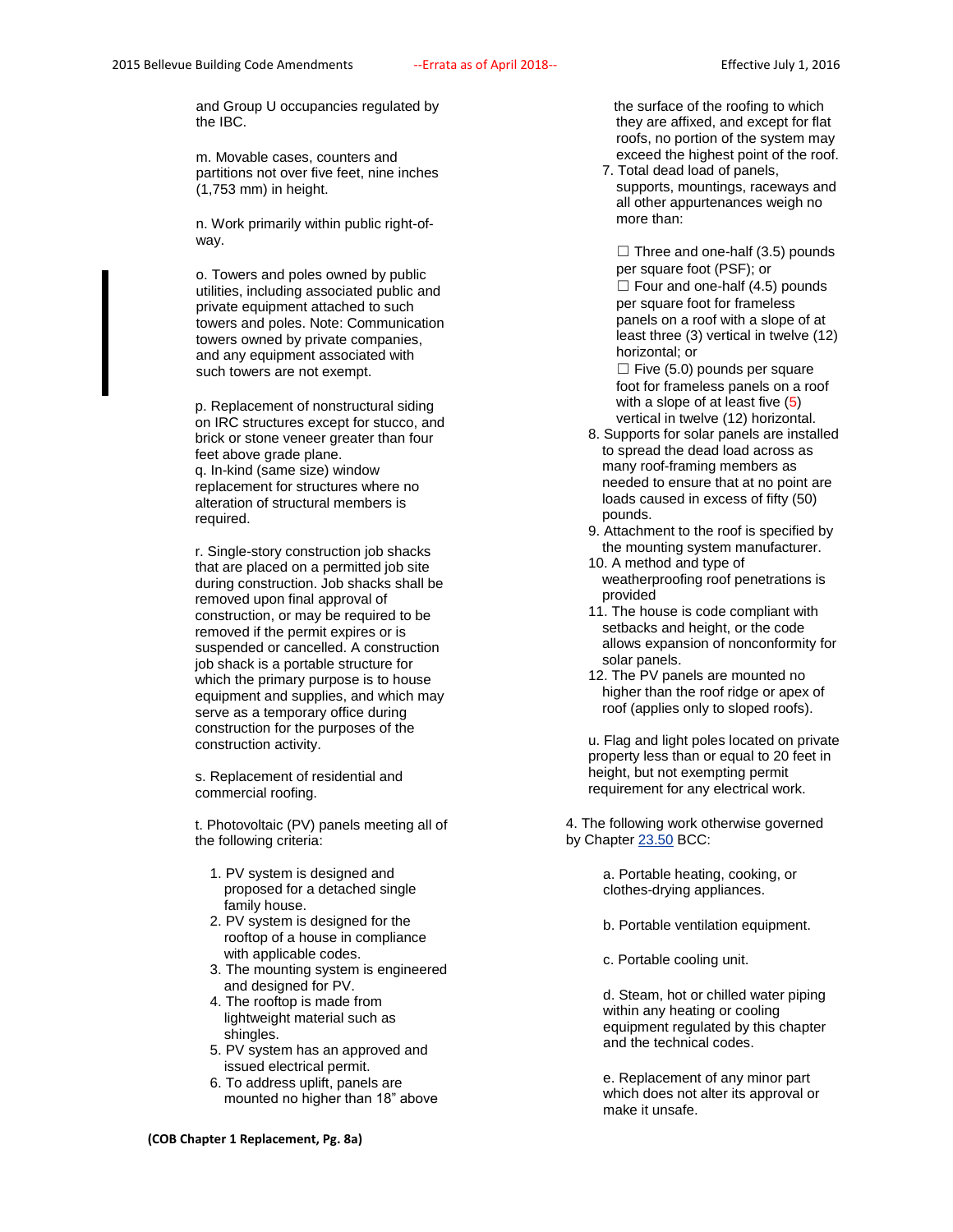- 3. Indicate the use and occupancy for which the proposed work is intended.
- 4. Be accompanied by construction documents and other information as required by the submittal requirements established by the city.
- 5. State the valuation of the proposed work.
- 6. Be signed by the applicant, or the applicant's authorized agent.
- 7. Give such other data and information as required by the building official.

## **F. Application for Permits Governed by Chapter [23.10](http://www.codepublishing.com/wa/bellevue/html/Bellevue23/Bellevue2310.html#23.10) BCC – Other Filings Required.**

- 1. At the time of filing a building permit application, the applicant shall submit all information required to be submitted, together with any application form and application fee therefor, for any of the following approvals which may be applicable to the proposed project:
	- a. Design review, Land Use Code, Part 20.30F;
	- b. Administrative conditional use permit, Land Use Code, Part 20.30E;
	- c. Conditional use permit, shorelines conditional use permit, planned unit development, Land Use Code, Parts 20.30B, 20.30C and 20.30D;
	- d. Variance or shorelines variance, Land Use Code, Parts 20.30G, 20.30H and shorelines substantial development permit, Land Use Code, Part 20.25E;
	- e. Clearing and grading permit, Chapter [23.76](http://www.codepublishing.com/wa/bellevue/html/Bellevue23/Bellevue2376.html#23.76) BCC.

**2.** No building permit application will be accepted for filing by the building official for any proposed project for which any of the approvals referred to in subsection (A) of this section is required unless the building permit application is accompanied by all information required to be filed for such required approvals.

**3.** The filing of a complete building permit application for a proposed project, which is in compliance with applicable state law and the codes, ordinances and regulations of the city in effect at the time of such filing, shall establish a vested right, if a building permit is issued, to

proceed with construction of the proposed project in accordance with such then-existing codes, ordinances and regulations; provided, however, such proposed project may nonetheless be conditioned or denied by the city under the State Environmental Policy Act. For the purpose of this subsection, a "complete building permit application" means an application which contains all information required to be submitted by any applicable provisions of this chapter and the technical codes, including, but not limited to, all information required to be submitted by subsection (A) of this section. A shoring permit, to protect the public right-of-way or adjacent private property, shall not establish vesting of the proposed project.

> a. When approved by the building official, a phasing plan may be submitted for review, and if approved, the phasing plan shall thereby establish a schedule for vesting of the proposed project subject to submittal of the first complete building permit application identified in the phasing plan, excluding a shoring permit. The phasing plan is subject to the following limitations. After the first building permit application, each subsequent permit identified in the phasing plan shall be submitted with a complete building permit application within 12 months of the submittal of the prior permit, and the last permit application for the proposed project shall be submitted with a complete building permit application within 36 months of the first permit application which established vesting for the proposed project. The first permit application must be issued and must not expire per BCC 23.05.090(H) to maintain project vesting, and the issued permit must not expire due to not starting work within 1 year or suspending work for more than 180 days per BCC 23.05.100(E). The vested status for the project is retained beyond the 3-year maximum life of the first permit if all inspections required for the work under that permit have been completed and approved. The vested status will not apply to any permit application submitted more than 36 months after the first permit application which established vesting.

**4.** No application for design review, administrative conditional use permit, planning commission design review, planned unit development, conditional use permit, variance, shorelines variance, shorelines substantial development permit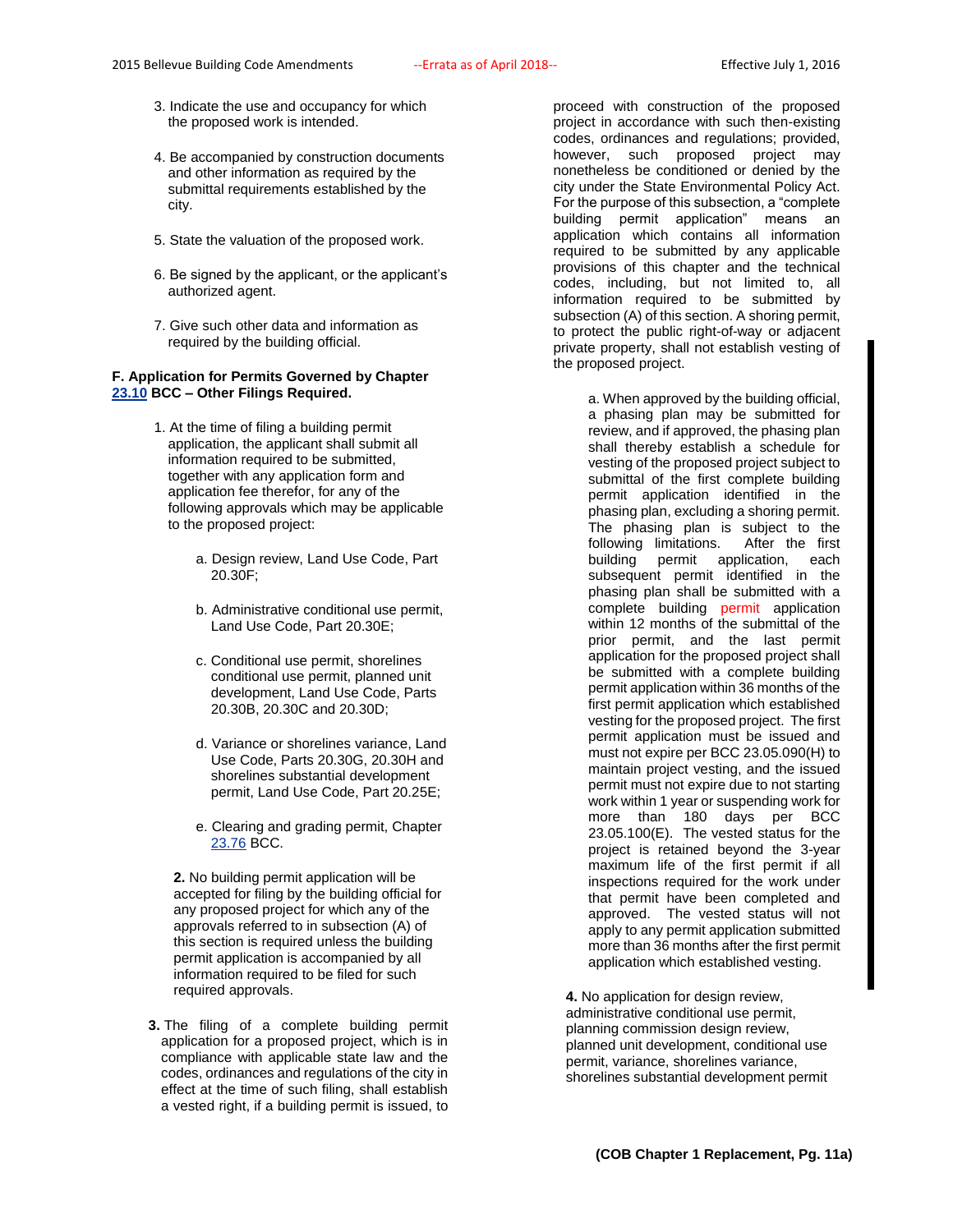or a clearing and grading permit shall be accepted by the city for filing unless it is accompanied by a complete building permit application.

## **G. Applications for Permits Governed by Chapter [23.10](http://www.codepublishing.com/wa/bellevue/html/Bellevue23/Bellevue2310.html#23.10) BCC – Optional Method of Obtaining Prior Approvals – Vested Rights.**

1. Notwithstanding the provisions of subsection (F) of this section, an applicant may apply for a design review approval, an administrative conditional use permit, planned unit development approval, a conditional use permit, a shorelines conditional use permit, a variance, a shorelines variance, a shorelines substantial development permit or a clearing and grading permit prior to filing an application for a building permit, upon the following terms and conditions:

> a. The filing of an application for any of the approvals referred to in this chapter, prior to the filing of a valid and complete application for a building permit, shall not establish or create a vested right to proceed with construction of any proposed project in accordance with the codes, ordinances or regulations existing at the time of the filing of such application or at any time thereafter prior to the filing of a valid and complete building permit application.

b. An applicant who elects to take advantage of the provisions of this section shall be deemed to have specifically acknowledged, by submitting the application for the approvals referred to in subsection (G)(1) of this section, that the acceptance and processing of such application shall in no way establish or create a vested right to proceed with construction of any proposed project in accordance with the codes, ordinances or regulations existing at the time of filing of such application, or at any time thereafter prior to the filing of a valid and complete building permit application, except as provided in Land Use Code Sectio[n 20.40.500.](http://www.codepublishing.com/wa/bellevue/LUC/BellevueLUC2040.html#20.40.500)

2. An applicant who elects to take advantage of the provisions of this section may at any time elect to file a complete building permit application, notwithstanding that the approval applied for under this section has not previously been obtained.

**1.** Applications for which no permit is issued within one year following the date of application shall expire by limitation and plans and other data submitted for review may thereafter be returned to the applicant or destroyed in accordance with state law by the building official. The building official may, prior to expiration, extend the time for action by the applicant for a period not exceeding 180 days.

**2.** Applications may be canceled for inactivity if an applicant fails to respond to the department's written request for revisions, corrections, actions or additional information within 90 days of the date of request. The building official may extend the response period beyond 90 days if, within the original 90-day time period, the applicant provides and subsequently adheres to an approved schedule with specific target dates for submitting the full revisions, corrections or other information needed by the department.

**3.** In addition to the extension allowed in subsection (H)(1) of this section, the building official may extend the life of an application if any of the following conditions exist:

> a. Compliance with the State Environmental Policy Act is in progress; or

b. Any other city review is in progress; provided the applicant has submitted a complete response to city requests or the building official determines that unique or unusual circumstances exist that warrant additional time for such response, and the building official determines that the review is proceeding in a timely manner toward final city decision; or

c. Litigation against the city or the applicant is in progress, the outcome of which may affect the validity or the provisions of any permit issued pursuant to such application.

In no event may the building official extend the application for a period of more than 180 days following the conclusion of the applicable condition described in subsection (H)(3)(a).

## **23.05.100 Permit issuance.**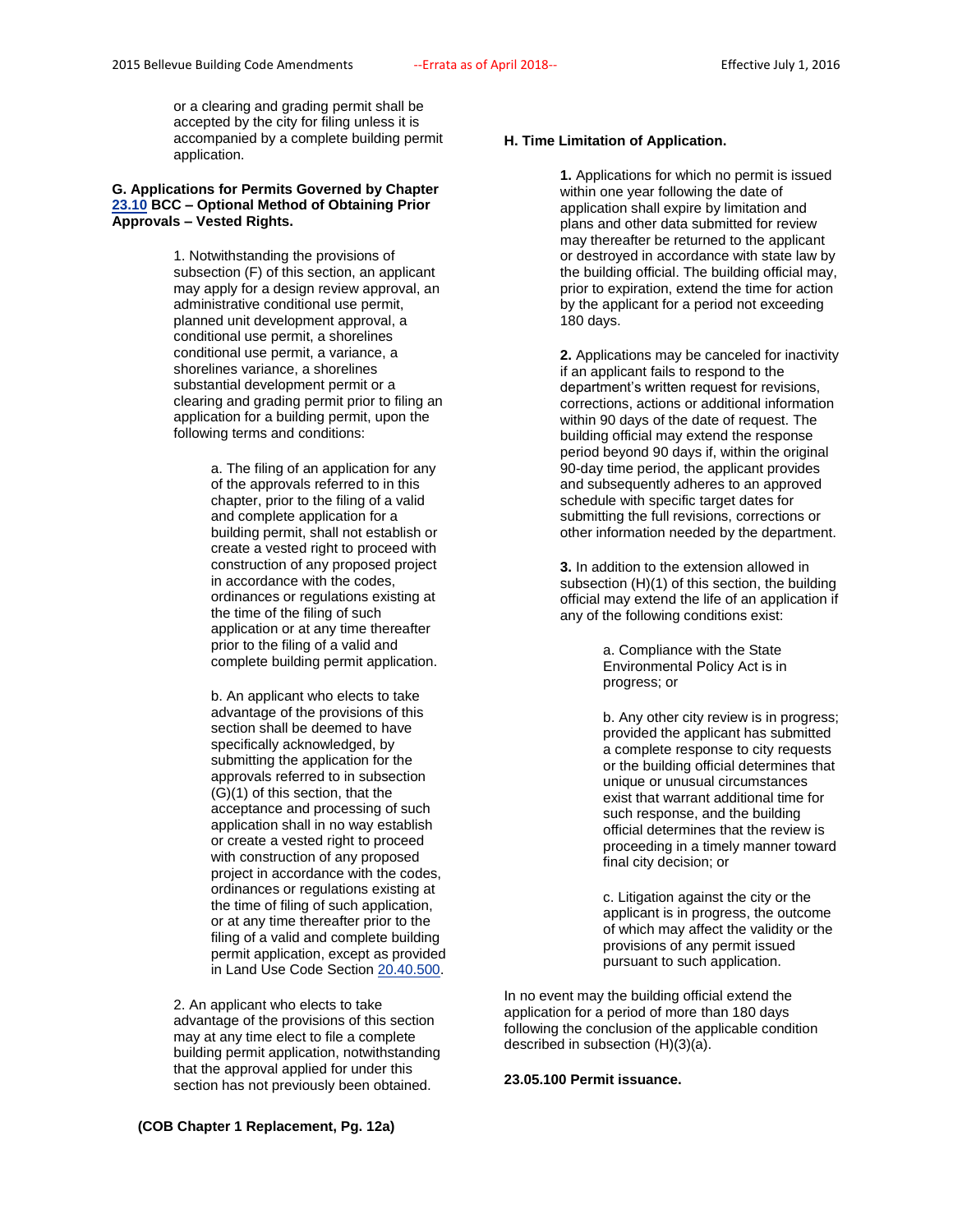documents shall be of sufficient clarity to indicate the location, nature and extent of the work proposed and show in detail that it will conform to the provisions of this chapter, the technical codes and relevant laws, ordinances, rules and regulations, as determined by the building official.

**C. Use of Consultants.** Whenever review of an application requires retention by the city for professional consulting services for other than normal plan review, the applicant shall reimburse the city the cost of such professional consulting services. This fee shall be in addition to the normal plan review and permit fees. The city may require the applicant to deposit an amount with the city estimated in the discretion of the building official to be sufficient to cover anticipated costs to retaining professional consultant services and to ensure reimbursement for such costs.

#### **D. Design Professional in Responsible Charge.**

When it is required that documents be prepared by a qualified registered design professional, the building official shall be authorized to require the owner to engage and designate on the building permit application a registered design professional who shall act as the registered design professional in responsible charge. If the circumstances require, the owner shall designate a substitute registered design professional in responsible charge who shall perform the duties required of the original registered design professional in responsible charge. The building official shall be notified in writing by the owner if the registered design professional in responsible charge is changed or is unable to continue to perform the duties. The registered design professional in responsible charge shall be responsible for reviewing and coordinating submittal documents prepared by others, including phased and deferred submittal items, for compatibility with the design of the building. Where structural observation is required by IBC Section 1704, the inspection program shall name the individual or firms who are to perform structural observation and describe the stages of construction at which structural observation is to occur (see also duties specified in IBC Section 1704).

**E. Deferred Submittals.** For the purposes of this section, deferred submittals are defined as those portions of the design that are not submitted at the time of the application and that are to be submitted to the building official within a specified period. Deferral of any submittal items shall have the prior approval of the building official. The registered design professional in responsible charge, or the applicant, if no design professional is required, shall list the deferred submittals on the construction documents for review by the building official. Where a design professional is required, documents for deferred submittal items shall be submitted to the registered design professional in responsible charge who shall review them and forward them to the building official with a notation indicating that the deferred submittal

documents have been reviewed and been found to be in general conformance to the design of the building. The deferred submittal items shall not be installed until the design and submittal documents have been approved by the building official. The building official is authorized to charge an additional plan review fee to evaluate the deferred submittal under.

**F. Amended Construction Documents.** Work shall be installed in accordance with the approved construction documents, and any changes made during construction that are not in compliance with the approved construction documents shall be resubmitted for approval as an amended set of construction documents. The building official may authorize minor field changes subject to the approval of the field inspector.

## **23.05.110 Temporary structures and uses. A. Temporary Permits – Technical Codes Other Than the Electrical Code.** The building official is authorized to issue a permit for temporary structures and temporary uses. Such permits shall be limited as to time of service, but shall not be permitted for more than 180 days. The building official is authorized to grant extensions for demonstrated cause. Additional permits may be required under the technical codes or other city codes and regulations, including the Land Use Code. All temporary installations allowed under this section shall be made in accordance with the requirements of this chapter and the technical codes; provided, that the building official may permit deviations which will not permit hazards to life or property; and further provided, that whenever such hazards are deemed by the building official to exist, the building official may at once rescind or cancel the permit covering such installation and disconnect, or order the disconnection of, all energy to such equipment.

**B. Temporary Permits – Electrical Code.** If the building official finds that the safety of life and property will not be jeopardized, permits may be issued for temporary electrical installations for use during the construction of buildings or for carnivals, conventions, festivals, fairs, the holding of religious services, temporary lighting of streets, or other approved uses. Permission to use such temporary installation shall not be granted for a greater length of time than 90 days, except that a permit for a temporary installation to be used for constructing of a building may be issued for the period of construction. Should such temporary lighting be over the street area, the proper authorization for such use of the street must first be obtained. Additional permits may be required under the technical codes or other city codes and regulations, including the Land Use Code. All temporary electrical installations allowed under this section shall be made in accordance with the requirements of this chapter and the technical codes; provided, that the building official may permit deviations which will not permit hazards to life or

**(COB Chapter 1 Replacement, Pg. 15a)**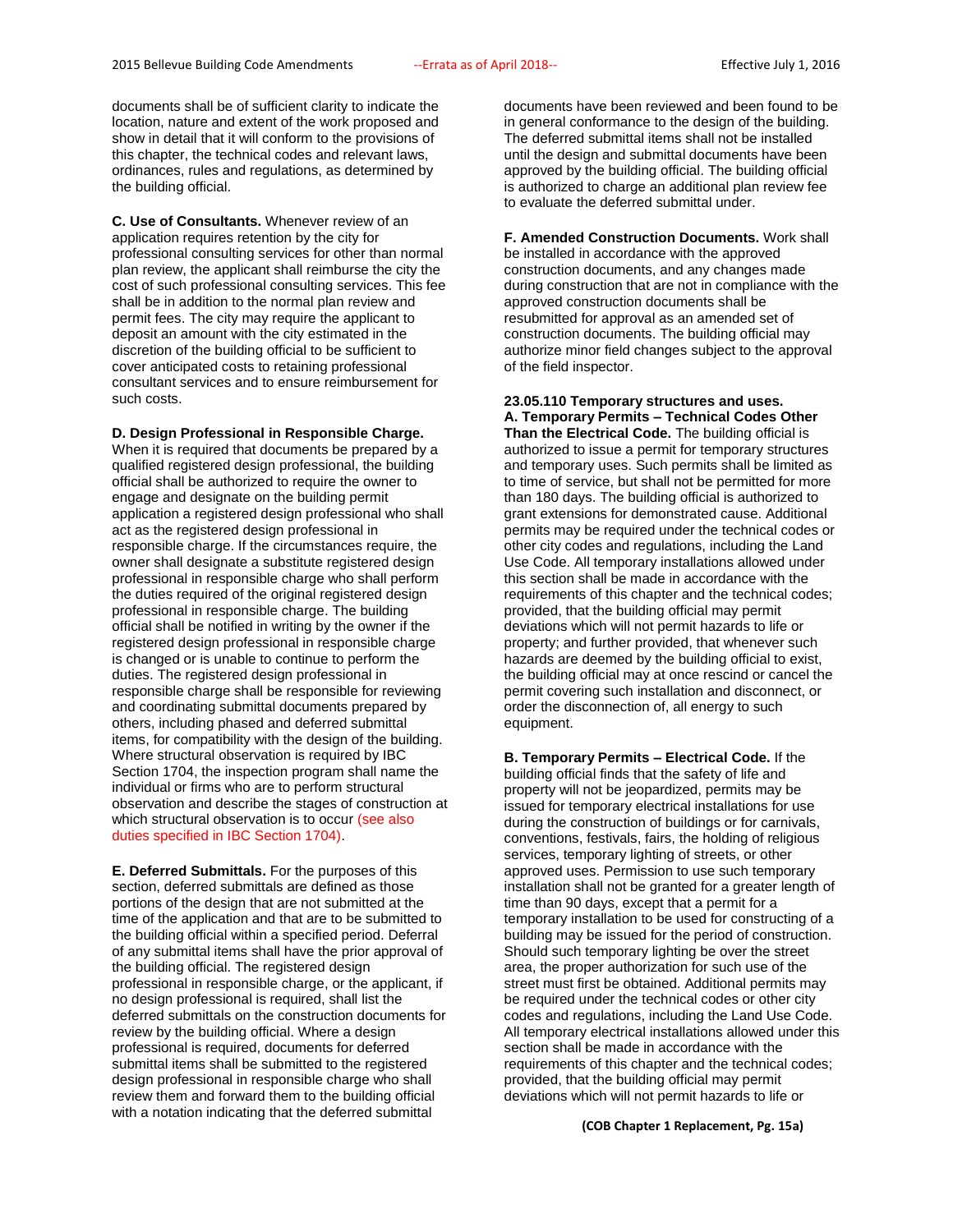property; and further provided, that whenever such hazards are deemed by the building official to exist, the building official may at once rescind or cancel the permit covering such installation and disconnect, or order the disconnection of all energy to such equipment.

**C.** For temporary electrical installations, the city will consider a permit applicant to be the owner per RCW [19.28.261](http://www.codepublishing.com/cgi-bin/rcw.pl?cite=19.28.261) under the following conditions. Any person, firm, partnership, corporation, or other entity registered as a general contractor under Chapter [18.27](http://www.codepublishing.com/cgi-bin/rcw.pl?cite=18.27) RCW will be permitted to install a single electrical service per address for the purposes of temporary power during the construction phase of a project, when all of the following conditions are met:

> 1. The installation is limited to the mounting and bracing of a pre-assembled pole or pedestal mounted service, the installation of a ground rod or ground plate, and the connection of the grounding electrode conductor to the ground rod or plate;

2. The total service size does not exceed 200 amperes, 250 volts nominal;

3. The service supplies no feeders;

4. Branch circuits not exceeding 50 amperes each are permitted, provided such branch circuits supply only receptacles that are either part of the service equipment or are mounted on the same pole;

5. The general contractor owns the electrical equipment;

6. The general contractor has been hired by the property owner as the general contractor for the project; and

7. The general contractor must purchase an electrical work permit for the temporary service, request inspection, and obtain approval prior to energizing the service.

**D. Conformance.** Temporary structures and uses shall conform to the structural strength, fire safety, means of egress, accessibility, light, ventilation and sanitary requirements of this chapter and the technical codes as necessary to ensure the public health, safety and general welfare.

**E. Termination of Approval.** The building official is authorized to terminate any temporary permit issued under this section and to order the activity, use or structure authorized under the permit to be discontinued.

#### **23.05.120 Fees.**

**(COB Chapter 1 Replacement, Pg. 16a)**

The fee for each permit shall be as set forth in the fee ordinance, as now or hereafter amended.

## **23.05.130 Inspections.**

**A. General.** Construction or work for which a permit is required shall be subject to inspection by the building official and such construction or work shall remain accessible and exposed for inspection purposes until approved. Approval as a result of an inspection shall not be construed to be an approval of a violation of the provisions of this chapter, the technical codes, or of other ordinances of the city. Inspections presuming to give authority to violate or cancel the provisions of this chapter, the technical codes, or of other ordinances of the city shall not be valid. It shall be the duty of the permit applicant to cause the work to remain accessible and exposed for inspection purposes. Neither the building official nor the city shall be liable for expense entailed in the removal or replacement of any material required to allow inspection. When the installation of an electrical system is complete, an additional and final inspection shall be made. Electrical systems and equipment regulated by the National Electrical Code shall not be connected to the energy source until authorized by the building official.

**B. Preliminary Inspections.** Before issuing a permit, the building official is authorized to examine or cause to be examined buildings, structures and sites for which an application has been filed.

**C. Required Inspections.** The building official, upon notification, is authorized to make the following inspections:

> 1. Footing and Foundation Inspection. Footing and foundation inspections shall be made after excavations for footings are complete and any required reinforcing steel is in place. For concrete foundations, any required forms shall be in place prior to inspection. Materials for the foundation shall be on the job, except where concrete is ready-mixed in accordance with ASTM C 94, the concrete need not be on the job.

2. Electrical Underground. Underground inspection shall be made after trenches or ditches are excavated and bedded, piping and conductors are installed, and before backfill is installed. Where excavated soil contains rocks, broken concrete, frozen chunks and other rubble that would damage or break the raceway, cable or conductors, or where corrosive action will occur, protection shall be provided in the form of granular or selected material, approved running boards, sleeves or other means.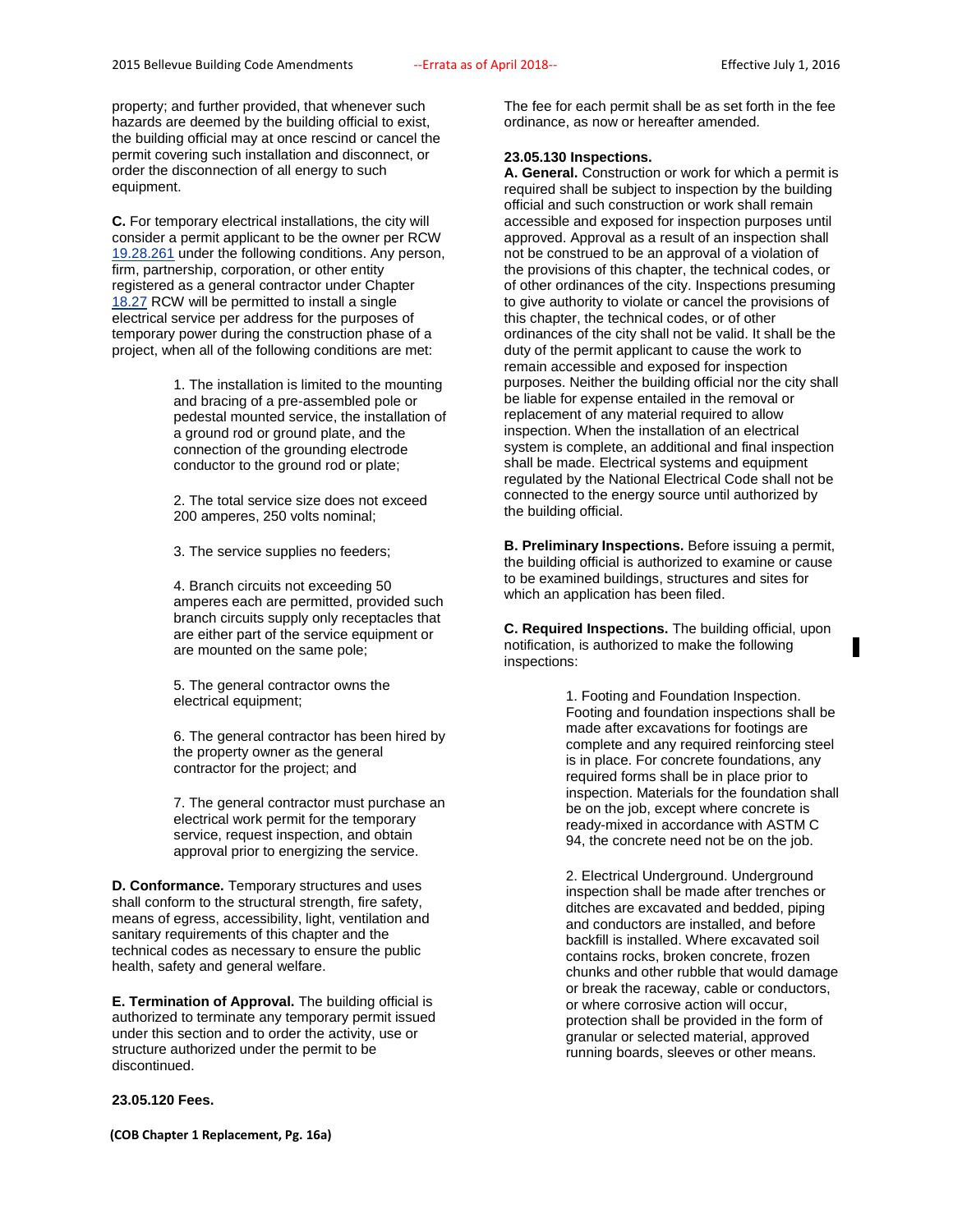3. Concrete Slab and Under-Floor Inspection. Concrete slab and under-floor inspections shall be made after in-slab or under-floor reinforcing steel and building service equipment, conduit, slab insulation, piping accessories and other ancillary equipment items are in place, but before any concrete is placed or floor sheathing installed, including the subfloor.

4. Lowest Floor Elevation. In flood hazard areas, upon placement of the lowest floor, including the basement, and prior to further vertical construction, the elevation certification required in IBC Section 1612.5 or IRC Section R322 shall be submitted to the building official.

5. Exterior Wall Sheathing Inspection. Exterior wall sheathing shall be inspected after all wall framing is complete, strapping and nailing is properly installed but prior to being covered.

6. Roof Sheathing Inspection. Roof sheathing shall be inspected after all roof framing is complete. No roof coverings shall be installed until inspections are made and approved.

7. IMC/UPC/GAS/NEC Rough-in Inspection. Rough-in mechanical, gas piping, plumbing and electrical shall be inspected when the rough-in work is complete and, if required, under test. No connections to primary utilities shall be made until the rough-in work is inspected and approved. Electrical rough-in inspection shall be made after the roof, framing, fireblocking and bracing are in place and all wiring and other components to be concealed are complete, and prior to the installation of wall or ceiling membranes. All required equipment grounding conductors installed in concealed cable or flexible conduit systems must be completely installed and made up at the time of the rough-in cover inspection.

**Exception:** Ground-source heat pump loop systems tested in accordance with Section 1208.1.1 shall be permitted to be backfilled prior to inspection.

8. Frame Inspection. Framing inspections shall be made after the roof deck or sheathing, all framing, fire blocking and bracing are in place and pipes, chimneys and vents to be concealed are complete and the rough electrical, plumbing, heating wires, pipes and ducts are approved.

9. Lath Inspection and Gypsum Board Inspection. Lath and gypsum board inspections shall be made after lathing and gypsum board, interior and exterior, are in place, but before any plastering is applied or gypsum board joints and fasteners are taped and finished.

Exception: Gypsum board that is not part of a fire-resistance rated assembly or a shear assembly.

10. Fire-Resistant Penetration Inspections. Protection of joints and penetrations in fireresistance-rated assemblies shall not be concealed from view until inspected and approved.

11. Energy Efficiency Inspection.

a. Envelope.

i. Wall Insulation Inspection. To be made after all wall insulation and air vapor retarder sheet or film materials are in place, but before any wall covering is placed.

ii. Glazing Inspection. To be made after glazing materials are installed in the building.

iii. Exterior Roofing Insulation. To be made after the installation of the roof insulation, but before concealment.

iv. Slab/Floor Insulation. To be made after the installation of the slab/floor insulation, but before concealment.

b. Mechanical.

i. Mechanical Equipment Efficiency and Economizer. To be made after all equipment and controls required by this chapter and the technical codes are installed and prior to the concealment of such equipment or controls.

ii. Mechanical Pipe and Duct Insulation. To be made after all pipe and duct insulation is in place, but before concealment.

**(COB Chapter 1 Replacement, Pg. 17a)**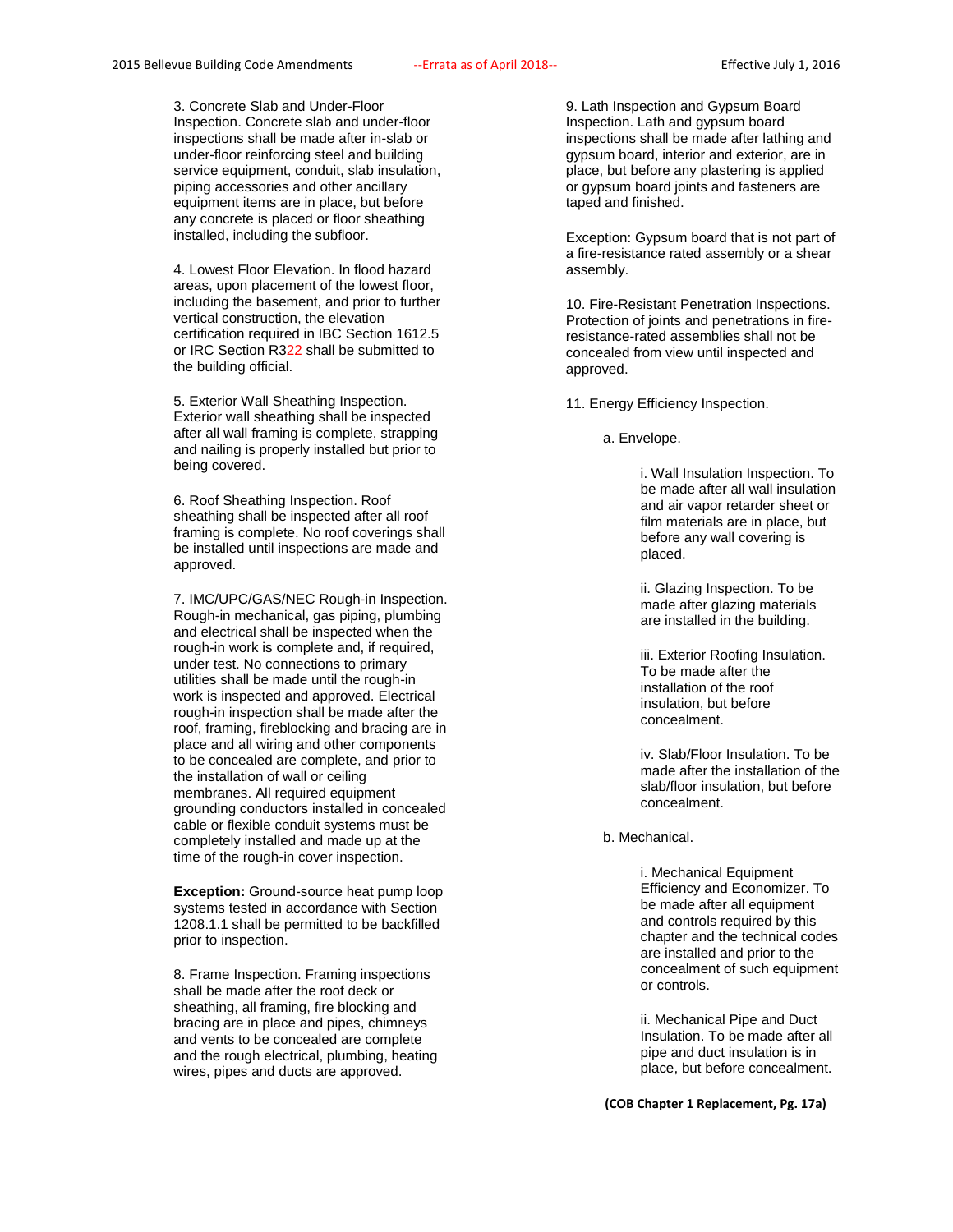c. Lighting and Motors.

i. Lighting Equipment and Controls. To be made after the installation of all lighting equipment and controls required by this chapter and the technical codes, but before concealment of the lighting equipment.

ii. Motor Inspections. To be made after installation of all equipment covered by the energy code, but before concealment.

12. Electrical. The building official may require special inspection of equipment or wiring methods under the following conditions:

> a. Where the installation requires special training, equipment, expertise, or knowledge;

> b. Where there is insufficient evidence of compliance with the provisions of this code;

> c. Where the material or method does not conform to the requirements of this code; or

d. To substantiate claims for alternative materials or methods.

Where such special inspection is required, it shall be performed by an accredited electrical products testing laboratory approved by the state of Washington under WAC [296-46B-999](http://www.codepublishing.com/cgi-bin/wac.pl?cite=296-46B-999) and acceptable to the building official. The special inspection person/agency shall be designated and approved prior to beginning the installation of wiring or equipment. A written report from the designated special inspection agency indicating that the installation conforms to the appropriate codes and standards shall be received by the building official prior to that installation being approved. All costs for such testing and reporting shall be the responsibility of the permit holder.

13. Final Inspection. The final inspection shall be made after all work required by the permit is completed.

**D. Reinspection.** The building official may require a structure or portions of work to be re-inspected. A reinspection fee may be assessed for each inspection or reinspection when such portion of work for which inspection is called is not complete, when corrections

**(COB Chapter 1 Replacement, Pg. 18a)**

called for are not made, when the approved plans and permit are not on site, or when the building is not accessible.

**E. Other Inspections.** In addition to the inspections specified above, the building official is authorized to make or require other inspections of any construction work to ascertain compliance with the provisions of this chapter, the technical codes and other laws that are enforced by the department of building safety.

**F. Special Inspections.** In addition to the inspections specified above, the building official is authorized to make or require special inspections for any type of work related to the technical codes by an approved agency at no cost to the city.

**G. Final Inspection.** The final inspection shall be made after all work required by the building permit is completed.

**H. Inspection Agencies.** The building official is authorized to accept reports of approved inspection agencies, provided such agencies satisfy the requirements as to qualifications and reliability.

**I. Inspection Requests.** It shall be the duty of the permit holder or their duly authorized agent to notify the building official when work is ready for inspection. It shall be the duty of the permit holder to provide access to and means for inspections of such work that are required by this chapter and the technical codes.

**J. Approval Required.** Work shall not be done beyond the point indicated in each successive inspection without first obtaining the approval of the building official. The building official, upon notification, shall make the requested inspections and shall either indicate the portion of the construction that is satisfactory as completed, or notify the permit holder or his or her agent wherein the same fails to comply with this chapter and the technical codes. Any portions that do not comply shall be corrected and such portion shall not be covered or concealed until authorized by the building official.

## **23.05.140 Certificate of occupancy.**

**A. Use and Occupancy.** No building or structure shall be used or occupied, and no change in the existing occupancy classification of a building or structure or portion thereof shall be made until the building official has issued a certificate of occupancy therefor as provided herein. Issuance of a certificate of occupancy shall not be construed as an approval of a violation of the provisions of this chapter, the technical codes, or of other ordinances of the city. Certificates presuming to give authority to violate or cancel the provisions of this chapter, the technical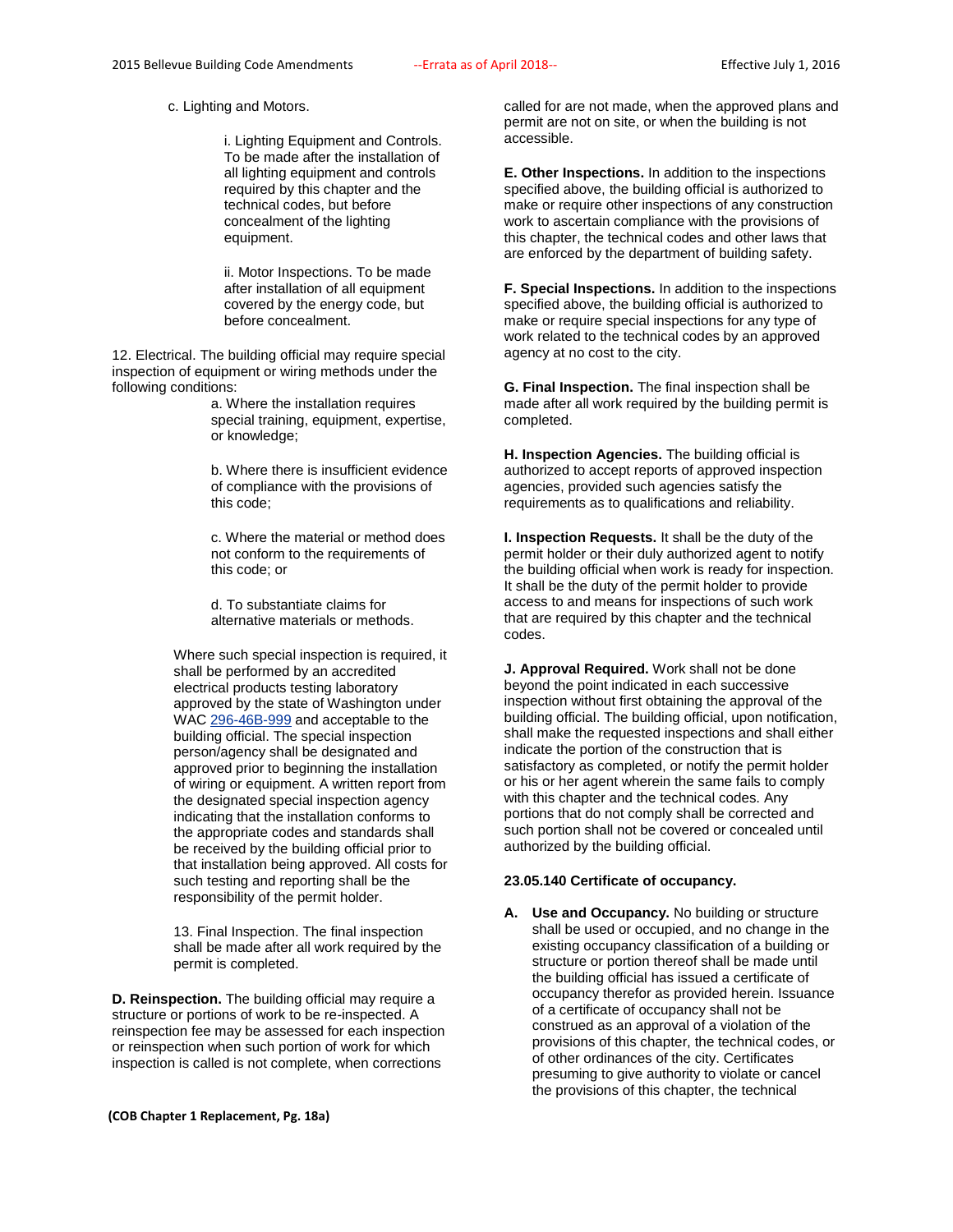codes or other ordinances of the city shall not be valid.

**B. Certificate Issued.** After the building official inspects the building or structure and finds no violations of the provisions of this chapter, the technical codes, or other laws that are enforced by the city, and finds compliance with the terms of all applicable permits, the building official shall issue a certificate of occupancy that contains the following:

1. The building permit number.

2. The address of the structure.

3. The name and address of the owner.

4. A description of that portion of the structure for which the certificate is issued.

5. A statement that the described portion of the structure has been inspected for compliance with the requirements of this chapter and the technical codes for the occupancy and division of occupancy and the use for which the proposed occupancy is classified.

6. The name of the building official.

7. The edition of the technical code under which the permit was issued.

8. The use and occupancy, in accordance with the provisions of Chapter 3 of the International Building Code.

9. The type of construction as defined in Chapter 6 of the International Building Code.

10**.** The design occupant load.

11. If an automatic sprinkler system is provided, whether the sprinkler system is required.

12. Any special stipulations and conditions of the permit.

**C. Temporary or Phased Occupancy.** The building official is authorized to issue a temporary or phased certificate of occupancy before the completion of the entire work covered by the permit; provided, that such portion or portions shall be occupied safely. The building official is authorized to require, in addition to the completion of life safety building components, any or all accessibility components. The building official shall set a time period during which the temporary or phased certificate of occupancy is valid. The building official is authorized to require that a performance

bond or other assurance device be posted with the city which shall be refundable upon inspection, final approval and a request in writing for the refund. It shall be the duty of the applicant to request the refund.

**D. Revocation.** The building official is authorized to, in writing, suspend or revoke a certificate of occupancy issued under the provisions of this chapter wherever the certificate is issued in error, or on the basis of incorrect information supplied, or where it is determined that the building or structure or portion thereof is in violation of any ordinance or regulation or any of the provisions of this chapter or the technical codes.

## **23.05.150 Service utilities.**

**A. Connection of Service Utilities.** No person shall make connections from a utility, source of energy, fuel or power to any building or system that is regulated by this chapter and the technical codes for which a permit is required, until approved by the building official.

**B. Temporary Connection.** The building official shall have the authority to authorize the temporary connection of the building or system to the utility source of energy, fuel or power.

**C. Authority to Disconnect Service Utilities.** The building official shall have the authority to authorize disconnection of utility service to the building, structure or building service equipment regulated by this chapter and the technical codes in case of emergency where necessary to eliminate an immediate hazard to life or property, or when such utility connection has been made without the required approval. The building official shall notify the serving utility, and wherever possible the owner and occupant of the building, structure or building service equipment of the decision to disconnect prior to taking such action. If not notified prior to disconnecting, the owner or occupant of the building, structure or building service equipment shall be notified in writing as soon as practical thereafter.

## **23.05.160 Hearing examiner.**

Pursuant to Chapter [3.68](http://www.codepublishing.com/wa/bellevue/html/Bellevue03/Bellevue0368.html#3.68) BCC the hearing examiner shall hear and decide appeals of interpretations of the technical codes made by the building official, as provided in Chapter [3.68](http://www.codepublishing.com/wa/bellevue/html/Bellevue03/Bellevue0368.html#3.68) BCC; provided, however, that appeals of interpretations made by the building official in proceedings authorized under Chapte[r 1.18](http://www.codepublishing.com/wa/bellevue/html/Bellevue01/Bellevue0118.html#1.18) BCC shall be heard simultaneously with the underlying action before the hearing examiner presiding over the proceeding.

## **23.05.170 Violations.**

**A. Unlawful Acts.** It shall be unlawful for any person to erect, construct, alter, extend, repair, move, remove, demolish or occupy any building, structure or